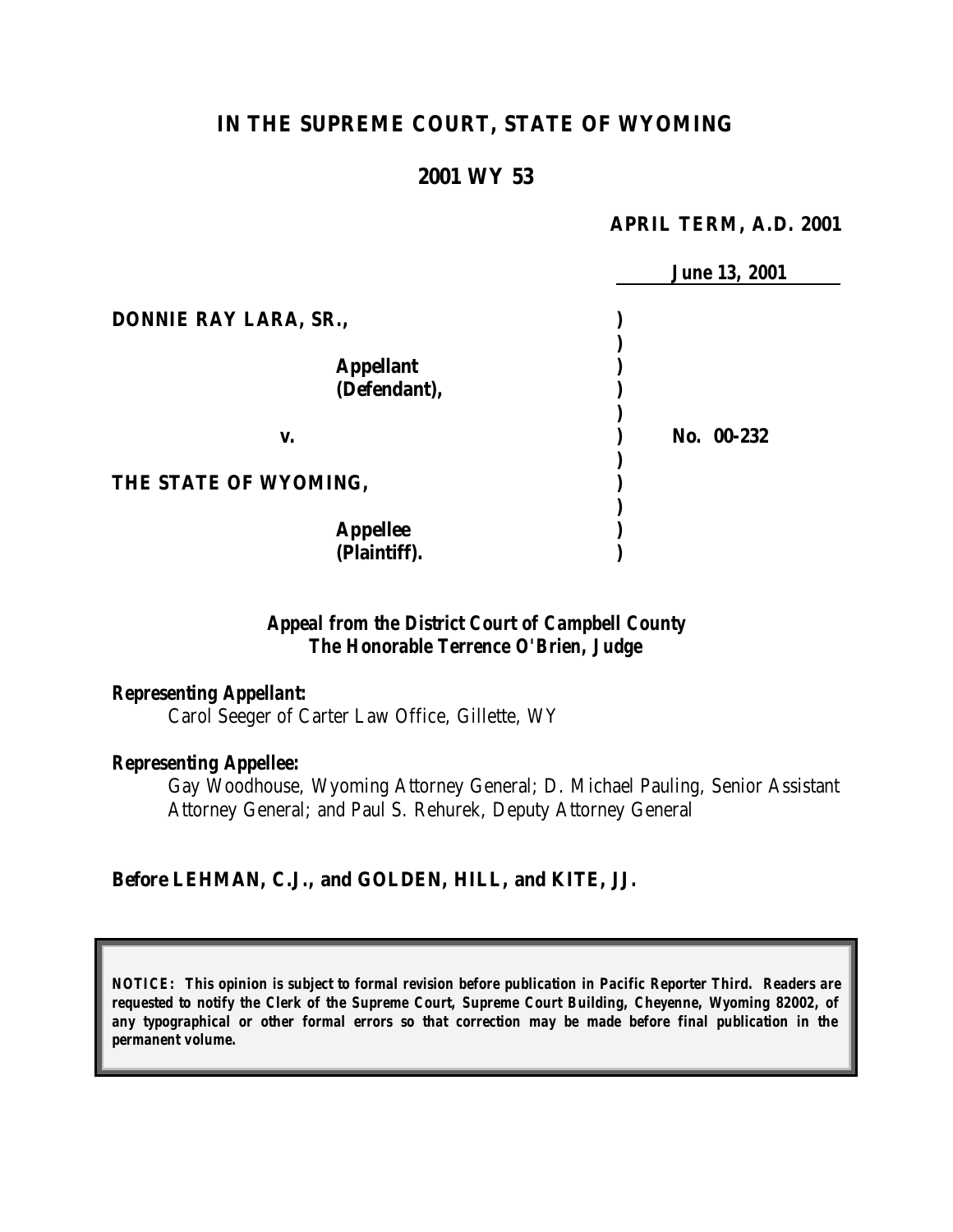#### **HILL, Justice.**

[¶1] Appellant, Donnie Ray Lara Sr. (Lara), seeks review of the judgment and sentence of the district court which found him guilty of one count of delivery of methamphetamine and one count of conspiracy to deliver methamphetamine. The district court sentenced Lara to two concurrent sentences of four to ten years for those crimes. Although Lara originally entered a plea of not guilty, he later decided to change his plea to guilty conditioned upon leave to appeal the district court's determination that his confessions to those crimes were not coerced.

[¶2] We will affirm.

### **ISSUE**

[¶3] The sole issue raised in this appeal is whether the district court erred in denying Lara's motion to suppress his confessions. Lara contends that his confessions were not voluntary but, on the contrary, were coerced because the police officers that questioned him indicated that if he cooperated with them, then custody of his four children would be returned to him. The police denied that any such coercive tactic was used. Lara's children were placed in the temporary custody of the Department of Family Services (DFS) in the late night hours of Thursday-Friday, November 11-12, 1999. Lara's woman friend and the mother of his children, Michele Henderson (Henderson), was arrested during that time on charges relating to possession of methamphetamine, and there was no other responsible adult in the household to care for the children. As we shall set out in more detail below, the police officers involved testified that they did no more than inform Lara that his children were in the custody of DFS so that he would know where they were and attempted to inform him of the procedure to follow to locate them and inquire about the custody arrangements.

### **FACTS**

[¶4] At about 8:00 p.m., on November 11, 1999, the Gillette Police Department was called upon to investigate a report of child abuse that is unrelated to this case. However, in the course of conducting that investigation, the police seized methamphetamine from a female suspect, and that suspect reported that Henderson had delivered the methamphetamine to the suspect at Henderson's home. The police officers then obtained a warrant to search the house that Henderson and Lara shared. Methamphetamine was found in the residence, although neither Henderson nor Lara were present when the search warrant was executed. Henderson later confessed to her role in possessing, delivering, and conspiring to deliver methamphetamine, and she was arrested. The only adult present at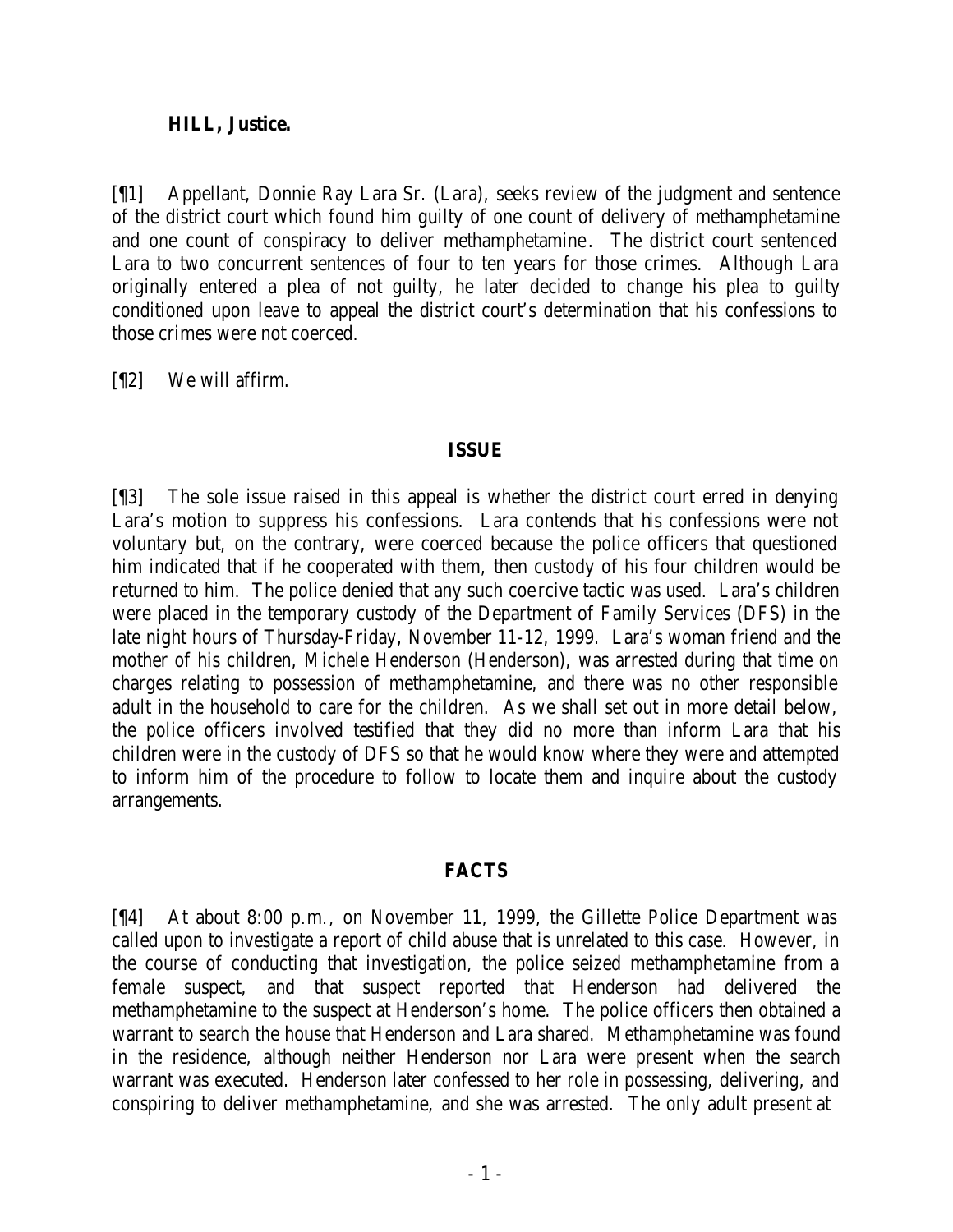the Henderson-Lara residence was Steve Newport. He was in possession of a syringe, which contained methamphetamine, and he appeared to be high on methamphetamine. For these reasons, DFS was contacted for the purpose of providing shelter care for the children<sup>1</sup>. Over the next 12 hours the police interviewed Lara on three occasions, and on each of those occasions Lara provided police with information that incriminated him in the activities for which he was ultimately convicted.

[¶5] The first such contact went as follows: Because Lara was not at home, the police began looking for him, and they actually ended up finding him driving to his residence. The police pulled him over just a half-block from his home. At about 1:00 a.m., on Friday, November 12, 1999, Forest "Frosty" Williams (Williams), a special agent for the Wyoming Division of Criminal Investigation (DCI), and Kevin McGrath, a Gillette police officer working with DCI, stopped Lara and asked him if he was willing to talk about what had happened that night. The officers intended to talk with Lara about his and Henderson's involvement in selling methamphetamine. They also wanted to inform Lara what had occurred at his home (that Henderson had been arrested and his children placed in shelter care). During that talk, as well as the succeeding interviews, Lara admitted to delivering methamphetamine to Ronald Wheelhouse and conspiring with Jason Cioffi to deliver methamphetamine. Both Williams and McGrath knew Lara from contacts they had with him in the past. Lara referred to the two police officers in the familiar names "Frosty" and "Kevin." With respect to this incident, Lara said that McGrath told him he could get his children back on the following Monday if he would cooperate with the police. Lara was not arrested during this encounter. The interview with Lara was not taperecorded by the police.

[¶6] The second contact occurred only a few minutes later inside Lara's home. Williams left the scene of the first meeting with Lara and proceeded to follow-up on another aspect of the investigation into these crimes. McGrath rode with Lara (in Lara's pickup) the halfblock to his home and followed him inside. Once inside, McGrath initiated a second interview with Lara. McGrath again told Lara about the children being placed in shelter care and that if he cooperated and was truthful, they would talk to the prosecutor on his behalf. McGrath made clear that no threats or promises were made concerning the children. Lara testified that McGrath told him he could get his children back on the following Monday if he cooperated with the police. Lara claimed he thought he was under arrest and that the police were going to take his children away from him. Lara also said that he understood McGrath to say that if he cooperated, then his children would be returned to him later that same day. Lara said he would not have cooperated if the police

 <sup>1</sup> The governing statutes required shelter care for the children under the circumstances presented by this case (and Lara does not challenge those underlying factual circumstances). In addition, the police were required by those statutes to inform the children's parents as soon as possible that the children were in shelter care. Wyo. Stat. Ann. §§ 14-3-405 and 406 (LEXIS 1999).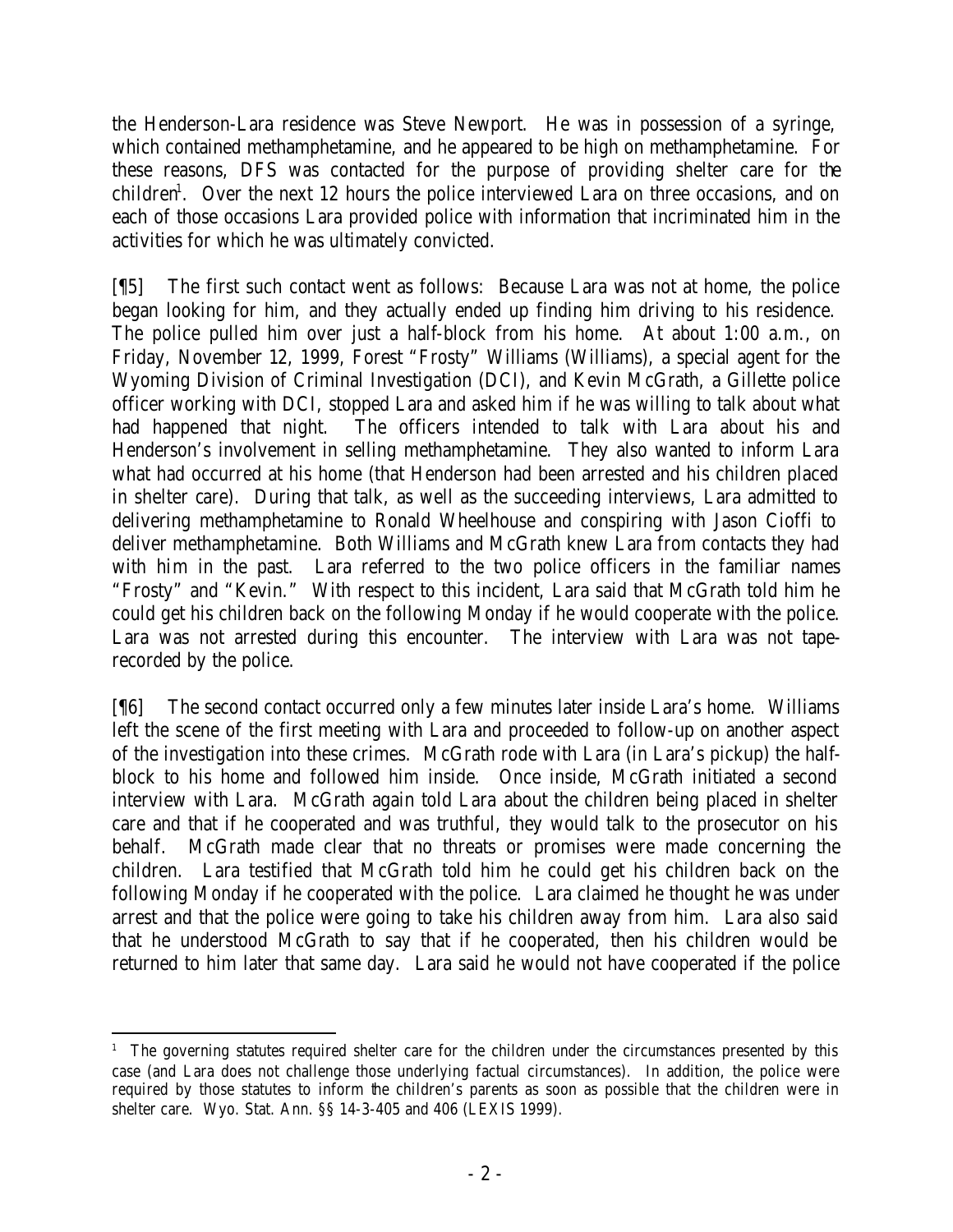had not brought up the subject of his children. Lara was not arrested that night. These discussions likewise were not tape-recorded.

[¶7] The third contact occurred at about 1:00 p.m., on November 12, 1999, at the Campbell County Courthouse. Williams and McGrath ran into Lara in a courthouse hallway. Lara was there to attend Henderson's arraignment. They asked to talk with Lara and he again agreed to talk. At that interview, Lara again asked about his children:

> [Williams]: I re-explained to Mr. Lara again why we had taken his children. Again, I explained to him what the conditions were at the time we were at the residence. I explained to him that shortly after entering the residence I had made the call to DFS to take his children, and it was several hours later that Mr. Lara had shown up at the residence.

> I explained to him that he would need to talk to Jim Schermetzler of the county attorney's office in order to find out the exact process and when the court hearing was going to be so he could get his children back.

> . . . . Towards the end of the interview I walked out of the room and I explained to Donnie Lara, the defendant, that I was going to go try to find Mr. Schermetzler so Schermetzler could answer the questions directly. However, Schermetzler was not in the office.

[¶8] Williams also testified that he did not threaten Lara, nor did he tell Lara that he could only regain custody of his children if he confessed to the crimes and cooperated with the police. This interview was not tape -recorded either. Lara testified that he was threatened at this interview with the loss of his children and that he was unable to find out from the police where his children were or how to regain custody. Lara was not arrested on November 12, 1999. In his testimony at the suppression hearing, Lara went on to say that he went to bed at home in the early morning hours on November 12, 1999, and woke up about 10:00 a.m. that same morning. He listened to the radio and then later attended Henderson's arraignment. Lara said that on November 12, 1999, he talked with his niece about how to get his children back. He also claimed he contacted two lawyers on November 12, 1999, about regaining custody of the children. Lara was arrested on Monday, November 15, 1999.

# **STANDARD OF REVIEW**

[¶9] A trial court's ruling on a defendant's motion to suppress a statement on the grounds that it was made involuntarily is reviewed *de novo*. In conducting such a review,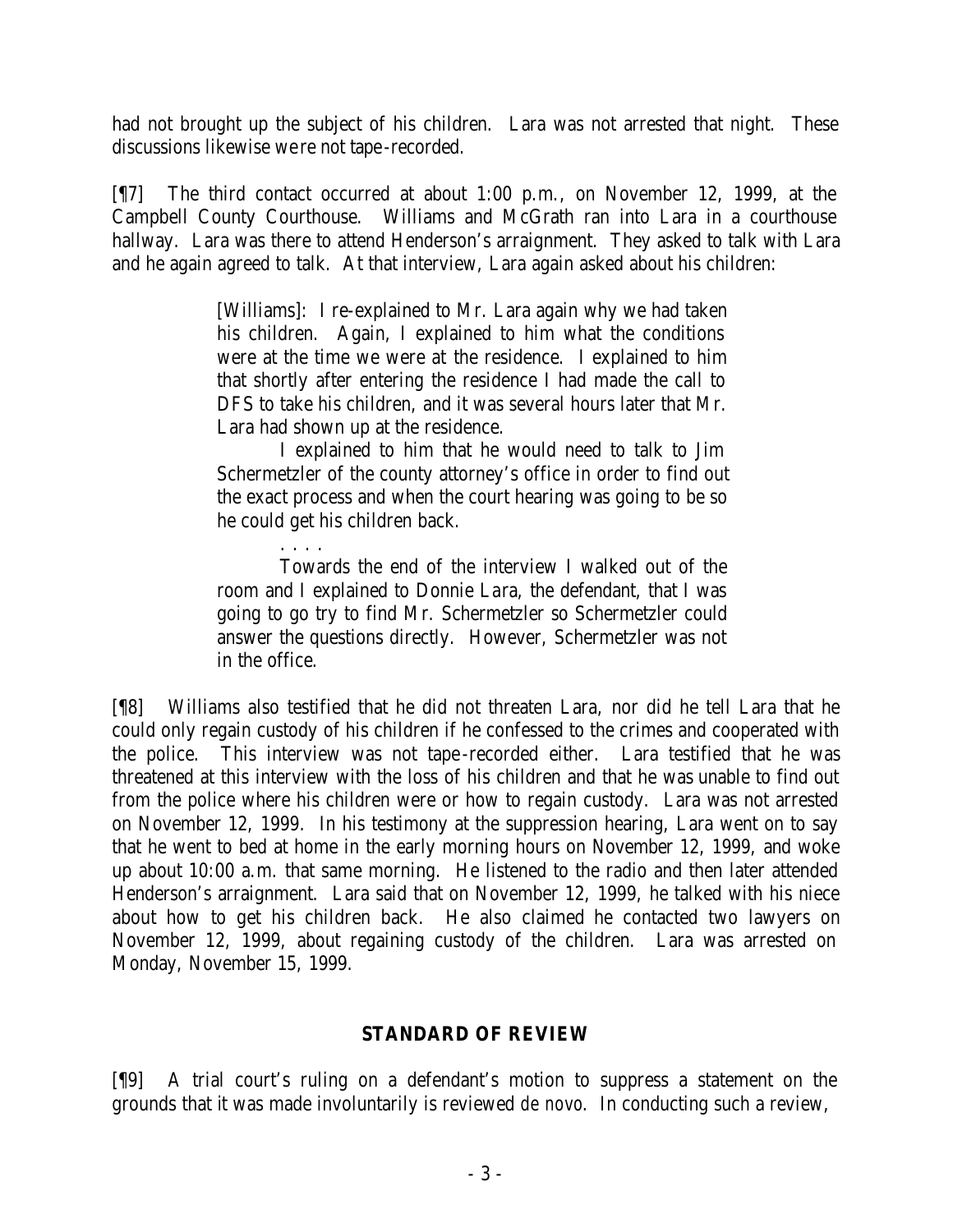we defer to the trial court's findings of fact unless those findings are clearly erroneous. This Court considers all the evidence in the light most favorable to the trial court's determination because the trial court has the opportunity to hear the evidence and to assess the credibility of witnesses. The Fifth and Fourteenth Amendments to the United States Constitution, and Wyoming Constitution Article 1, §§ 6 and 11, require that confessions be voluntary. A statement that is obtained by coercion is not trustworthy and may not be used at trial against the person who made it. A defendant is deprived of the right to due process of law if an involuntary statement is admitted at his trial. A statement is considered to be voluntary if the defendant of his own free and deliberate choice, and not because of intimidation, coercion or deception, makes it. The prosecution has the burden to prove, by a preponderance of the evidence, that a defendant's statement is voluntary. *Edwards v. State*, 973 P.2d 41, 48 (Wyo. 1999).

## **DISCUSSION**

[¶10] We must examine the totality of the circumstances that existed when the statements were procured in order to determine the voluntary nature of those statements. *Edwards*, 973 P.2d at 48-49. We note at the outset that the district court did not find Lara's testimony credible. The district court characterized Lara's declarations in this way: "It seems that Mr. Lara's memory is convenient, and it also appears most likely that it's the product of cultivated retrospection and enlightened self-interest." In addition, the district court opined that even if all Lara had to say with respect to the alleged coercion was true, ". . . the fact that Mr. Lara may have thought that somehow his cooperation was linked to getting his kids back, that doesn't satisfy the test of coercion, and I don't find from the evidence that the children were used as a threat to get Mr. Lara to testify." As noted above, we defer to such findings made by the trial court.

[¶11] The first statement was obtained while Lara was in his vehicle near his home. He was not under arrest, he was familiar with the officers who talked with him, and the officers testified that the stop was made for the purpose of informing Lara as to what was going on in his home and that his children were in the custody of DFS. This interview lasted only a few minutes. The second interview took place in Lara's kitchen and he was not under arrest. That interview lasted about 30 minutes. The third interview occurred when the police coincidentally ran into Lara in the courthouse. Although that interview took place in the prosecutor's conference room, Lara was not under arrest. That interview also lasted about 30 minutes. Lara's only allegation of coercion arises from his subjective perception that if he cooperated/confessed, then his children would be returned to him. The district court resolved that evidentiary dispute in favor of the State. There is no indication that Lara's mental state was impaired, other than the natural anxiety a defendant might feel when methamphetamine is found in his home and he has been involved in the distribution of that drug, *i.e.*, that the jig was up. Lara was read his *Miranda* rights, and he was given the opportunity to speak with a lawyer if he chose. Indeed, on November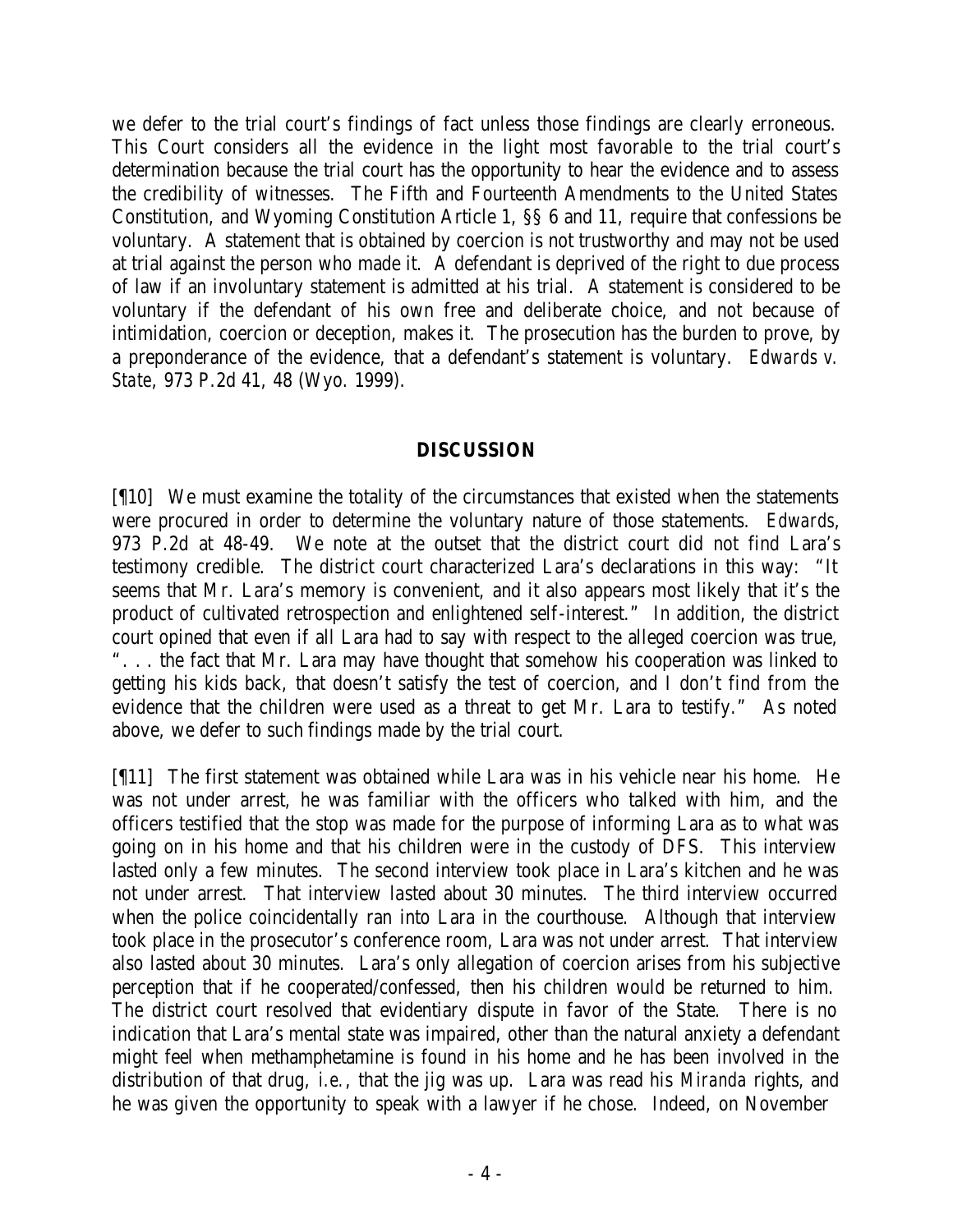12, 1999, Lara enlisted the assistance of his niece, as well as consulting with two lawyers, in his efforts to determine the whereabouts of his children. Lara alleges no other coercive conduct on the part of the police nor does he allege that his will was overborne because of his physical condition, educational background, or employment status. It was clear that Lara was familiar with law enforcement in general and, specifically, with the police officers involved in questioning him. Where police informed a defendant that the custody of an infant (who the defendant was accused of physically abusing) would be affected by the defendant's cooperation with police, a reviewing court held that the defendant failed to show that this was deceptive or so fundamentally unfair as to deny him due process and that the conduct of the police did not render the confession involuntary. *People v. Cannady*, 663 N.Y.S. 2d 244, 245 (A.D. 2 Dept. 1997)<sup>2</sup>. Applying the standard of review set out above, we conclude there was no error in the trial court's determination that Lara's statements/confessions were voluntary.

[¶12] Lara contends that the credibility of the police officers should be reviewed more closely here because none of the interviews was tape-recorded. The district court noted that the problems that came up in the suppression hearing, as well as in this appeal, could be avoided if tape recorders were used in interviews. The district court also noted that the county attorney's office repeatedly had been reminded that it would be a good idea to tape interviews:

> Instead, they want to do it some other way and they expose themselves in every case to the – to the allegations that – that something was left out or misinterpreted or incorrectly emphasized, and they have to end up explaining to me and to the jury why they don't do it. Their explanations don't make sense to me, but I don't -- it's not my prerogative to tell them they have to do that.

[¶13] In this instance, it is probably quite reasonable that the initial roadside interview near Lara's home was not taped. However, we agree with the district court that taperecorded interviews do leave far fewer loose ends to be tied up and in many, if not most, instances would be a well-advised protocol to follow. Lara cites no authority for the proposition that this renders the trial court's findings any the less convincing given the totality of the circumstances in this case. In our independent research we have found no

 <sup>2</sup> For instructive purposes, we note that the voluntariness of a confession may be undermined if coercion in the form of suggesting relatives will benefit from a confession is used. Caroll J. Miller, Annotation, *Voluntariness of confession as affected by police statements that suspect's relatives will benefit by the confession,* 51 A.L.R.4<sup>th</sup> 495, *see esp.* § 11 ("Removal of child or children from parental custody") (1987). Lara cites cases from this annotation, but all are readily distinguishable from the circumstances present in the instant case.